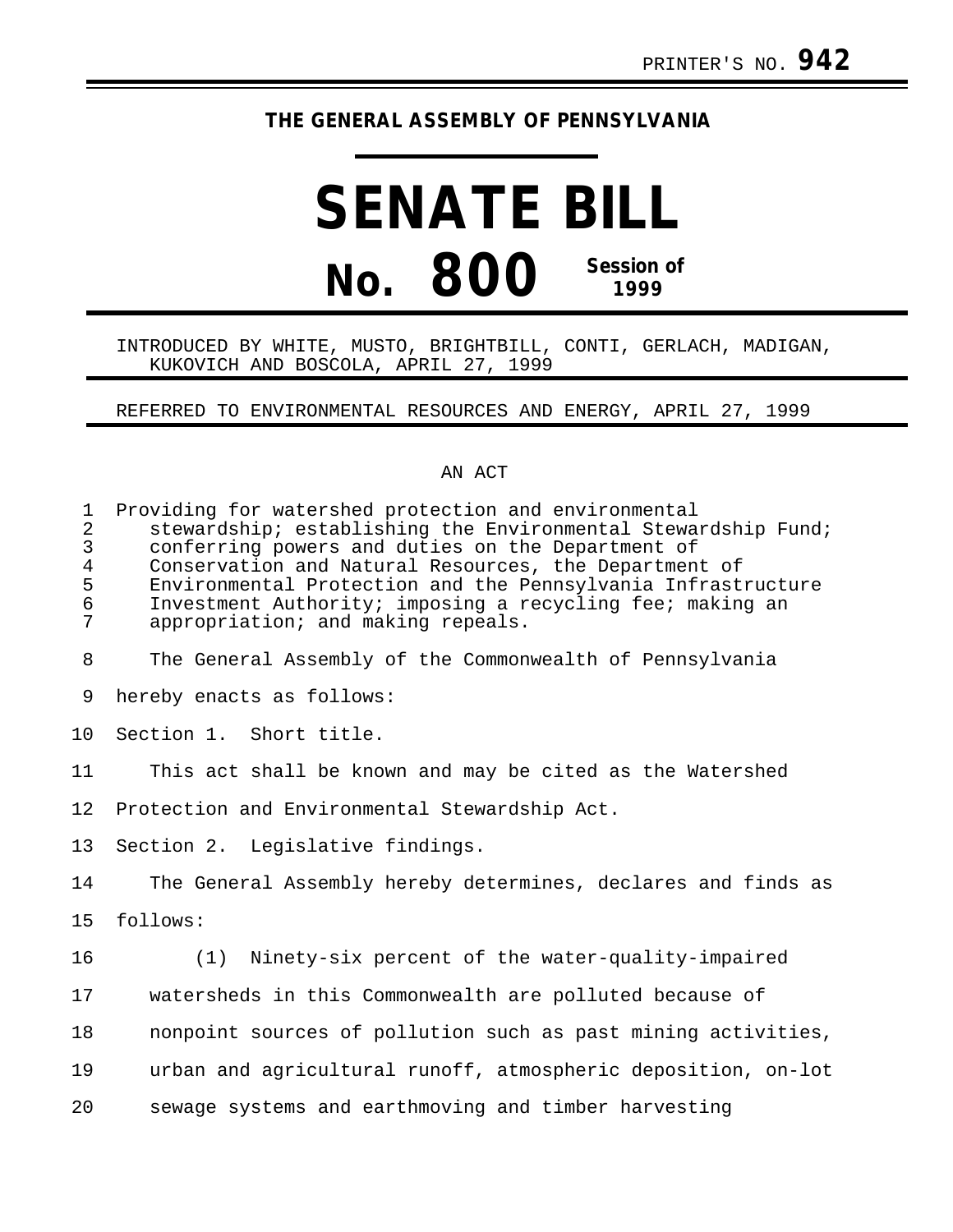1 activities.

2 (2) The Commonwealth continues to have unmet needs in 3 the area of water and sewer infrastructure. New and improved 4 water sources, treatment and distribution systems are 5 necessary for public drinking water supplies.

6 (3) The Commonwealth owns approximately 2.4 million 7 acres of State park and State forest lands and many of these 8 lands suffer from past environmental problems including 9 unreclaimed mines, acid mine drainage and abandoned oil and 10 gas wells.

11 (4) Open space, greenways, trails, river corridors, fish 12 and wildlife habitats, parks and recreation areas and scenic 13 environments protect the environment, conserve natural 14 resources and add value to communities.

15 (5) State programs and State funding should provide 16 maximum flexibility for elected county and municipal 17 government officials to identify, prioritize and address 18 local environmental concerns.

19 (6) Land use solutions must be voluntary and driven by 20 local initiative.

21 (7) Respecting the Commonwealth's tradition of local 22 government, the 21st Century Environment Commission organized 23 by the Governor urges strengthening the ability and authority 24 of community officials to plan their growth.

25 (8) Legislation is necessary to provide incentives to 26 local governments to implement sound land use practices to 27 further encourage the preservation of open space, clean and 28 protect watersheds, improve recreational opportunities, 29 protect natural areas and habitats and address existing 30 environmental problems.

19990S0800B0942 - 2 -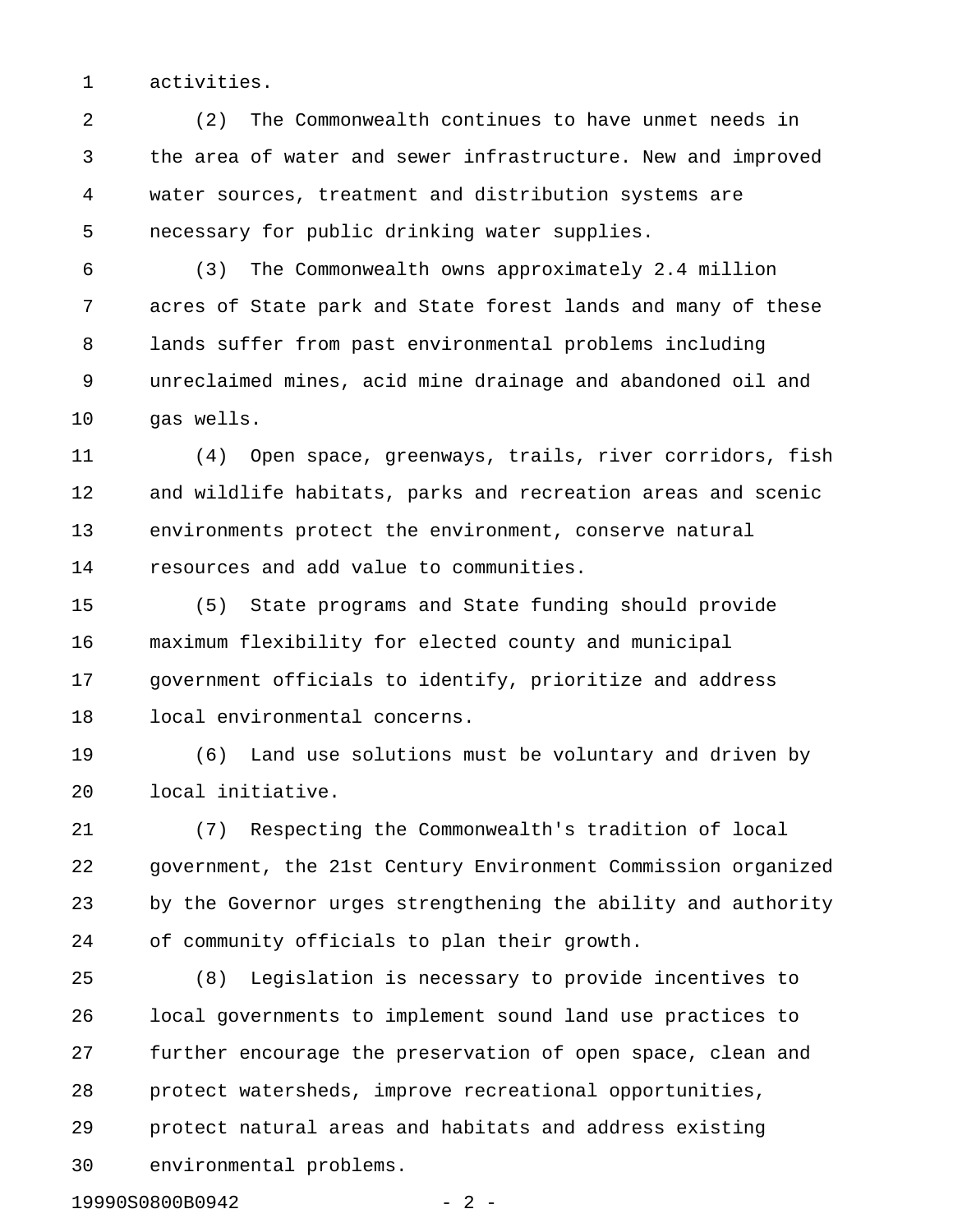1 Section 3. Definitions.

2 The following words and phrases when used in this act shall 3 have the meanings given to them in this section unless the 4 context clearly indicates otherwise:

5 "Acquisition." The purchase, or lease with an option to 6 purchase, of land, easements or buildings for public parks, 7 conservation, historical or recreation uses.

8 "Authority." The Pennsylvania Infrastructure Investment 9 Authority.

10 "Authorized organization." An entity involved in research, 11 restoration, rehabilitation, planning, acquisition, development, 12 education or other activities, which furthers the protection, 13 enhancement, conservation, preservation or enjoyment of this 14 Commonwealth's environmental, conservation, recreation or 15 similar resources. The organization must be a tax-exempt 16 institution under section  $501(c)(3)$  of the Internal Revenue Code 17 of 1986 (Public Law 99-154, 26 U.S.C. § 501(c)(3)) and 18 registered with the Bureau of Charitable Organizations or an 19 educational institution involved in these authorized activities. 20 "Departments." The Department of Conservation and Natural 21 Resources and the Department of Environmental Protection of the 22 Commonwealth.

23 "Development." New construction, improvement, alteration or 24 renovation required for and compatible with the physical 25 development or improvement of land or buildings.

26 "Environmental department." The Department of Environmental 27 Protection of the Commonwealth.

28 "Fund." The Environmental Stewardship Fund established in 29 section 4.

30 "Planning." The preparation of park, recreation and open 19990S0800B0942 - 3 -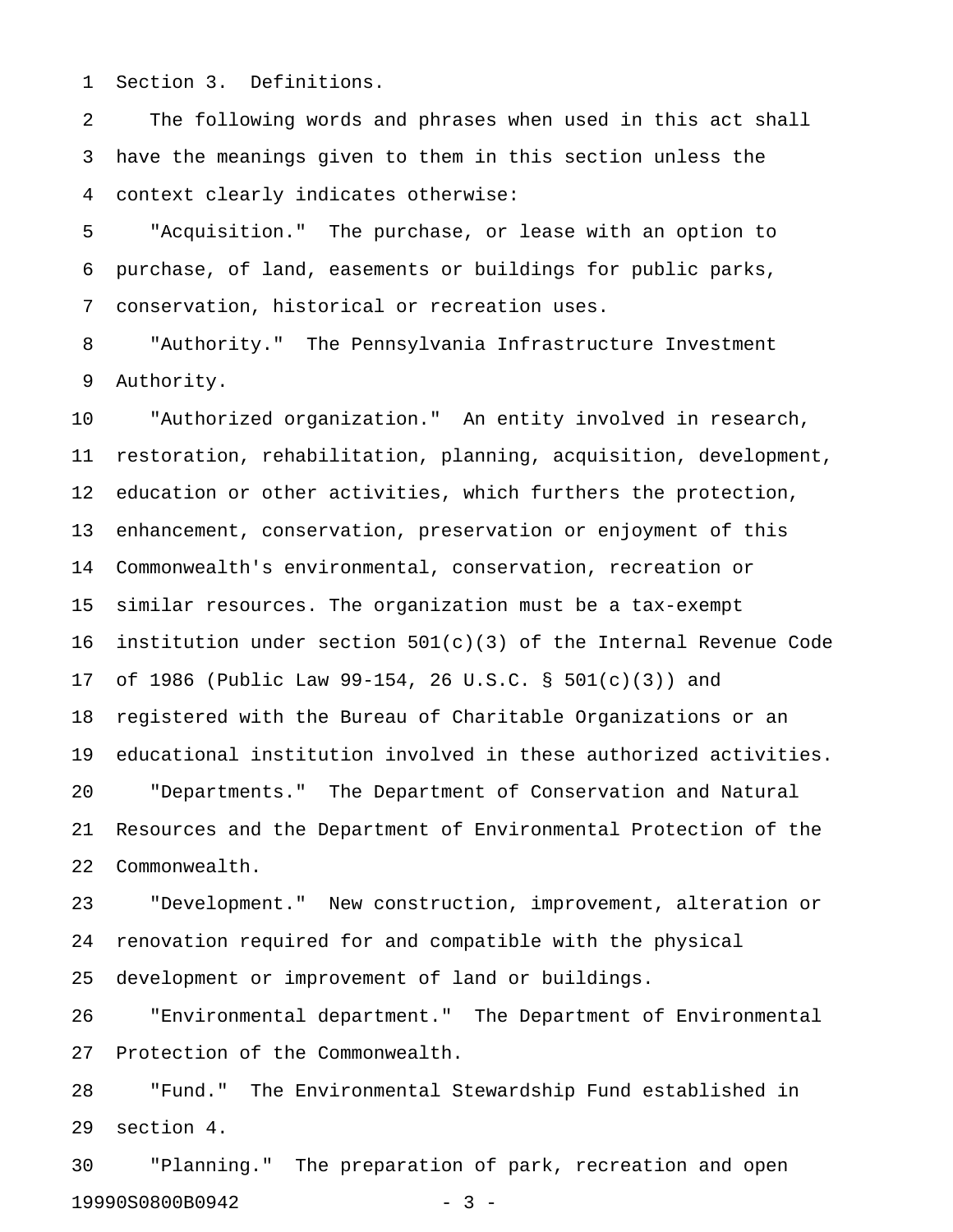1 space plans, river corridor and watershed plans, master site 2 development plans, feasibility studies, natural areas studies 3 and inventories, greenways and trail plans, maintenance 4 management plans, conservation plans, zoning plans, land use 5 plans, environmental management plans and research or education 6 documents, useful in assisting municipalities, Commonwealth 7 agencies, conservation districts, watershed organizations and 8 authorized organizations in developing a strategy for 9 environmental improvement, natural resource management, park and 10 recreation development and land conservation.

11 "Rehabilitation and repair." Restoration or renovation of 12 facilities or conditions of existing public conservation and 13 recreation resources. The term excludes routine maintenance. 14 "Sound land use practices." Practices that are generally 15 consistent with the inventory of land use practices published by 16 the Governor's Center for Local Government Services in the 17 Department of Community and Economic Development. The inventory 18 of practices should promote regional cooperation, seek to 19 minimize the impact on the environment, open space and farmland 20 and encourage development in previously developed areas or in 21 locally designated growth areas.

22 "Technical assistance." Provision of financial grants and 23 professional services. The term includes, publications, 24 research, video tapes, workshops, meetings, phone consultation 25 and written and electronic communication.

26 "Watershed organization." An entity recognized by either or 27 both of the Department of Conservation and Natural Resources and 28 the Department of Environmental Protection and established by 29 volunteer community members to promote local watershed 30 conservation efforts in an identified watershed.

19990S0800B0942 - 4 -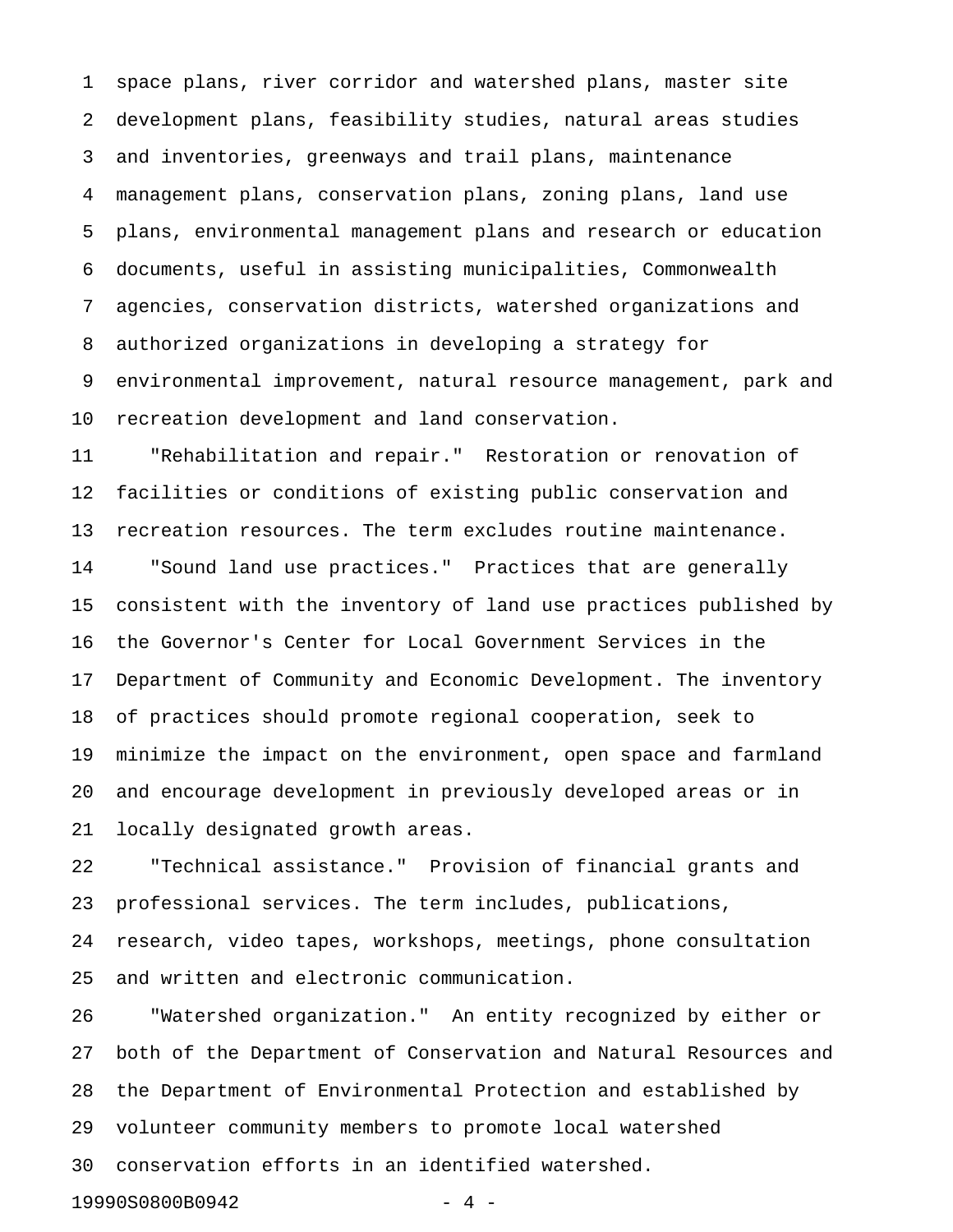1 Section 4. Fund.

2 (a) Establishment.--There is established a special fund in 3 the State Treasury, to be known as the Environmental Stewardship 4 Fund, which shall be administered by the Department of 5 Environmental Protection.

6 (b) Sources.--

7 (1) Money appropriated by the General Assembly, interest 8 earned by the fund, penalties, and money received from the 9 Federal Government or other sources shall be deposited in the 10 fund. The General Assembly may appropriate up to \$55,000,000 11 annually from the General Fund.

12 (2) For a period of five years from the effective date 13 of this act, the fund may receive money, upon approval of the 14 Governor, from the Recycling Fund and the Hazardous Sites 15 Cleanup Fund. The combined total of appropriations from these 16 two funds for the program shall not exceed \$30,000,000 17 annually.

18 (c) Appropriation.--The money in the fund is hereby 19 appropriated, upon approval of the Governor, to the departments 20 and the authority for the purpose of implementing the provisions 21 of this act.

22 (d) Allocation.--It is the intent of the General Assembly 23 that the money appropriated in subsection (c) be allocated 24 annually as follows: 34% to the Department of Conservation and 25 Natural Resources; 41% to the Department of Environmental 26 Protection and 25% to the authority.

27 Section 5. Agencies.

28 (a) The Department of Conservation and Natural Resources.-- 29 The Department of Conservation and Natural Resources shall 30 utilize money it receives from the fund for the following 19990S0800B0942 - 5 -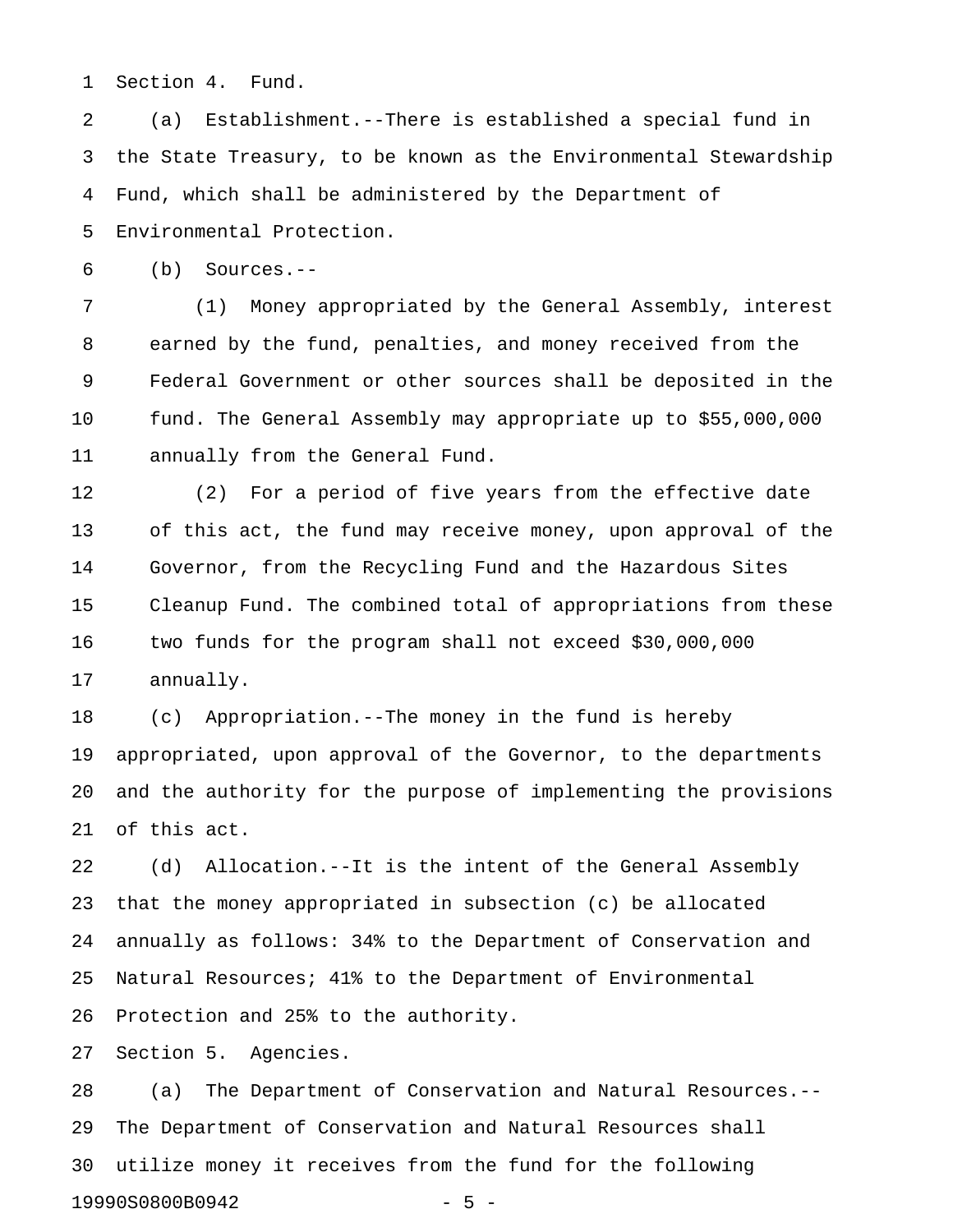#### 1 purposes:

2 (1) Rehabilitation, repair and development of State park 3 and State forest lands and facilities and the acquisition of 4 interior holdings and other land which the Department of 5 Conservation and Natural Resources determines will protect or 6 enhance State parks and State forests.

7 (2) Grants to municipalities, conservation districts and 8 authorized organizations for the purpose of planning, 9 education, acquisition, development, rehabilitation and 10 repair of greenways, trails, open space, natural areas, river 11 corridors, watersheds, community parks and recreation 12 facilities; community conservation and beautification 13 projects; forest conservation; and other conservation 14 purposes. Grant moneys may also be used for the acquisition 15 of farmland for the above-stated purposes. Priority in the 16 consideration of grant awards and other incentives shall be 17 given to projects which support sound land use practices.

18 (3) Grants to municipalities and authorized 19 organizations for purposes of research, planning, inventories 20 and technical assistance, intended to protect and conserve 21 the biological diversity of this Commonwealth.

22 (b) The Department of Environmental Protection.--

23 (1) The Department of Environmental Protection shall 24 utilize money it receives from the fund for the following 25 purposes:

26 (i) To implement acid mine drainage abatement and 27 cleanup efforts and plug abandoned and orphan oil and gas 28 wells.

29 (ii) To provide funding for technical assistance and 30 financial incentives to facilitate remining.

19990S0800B0942 - 6 -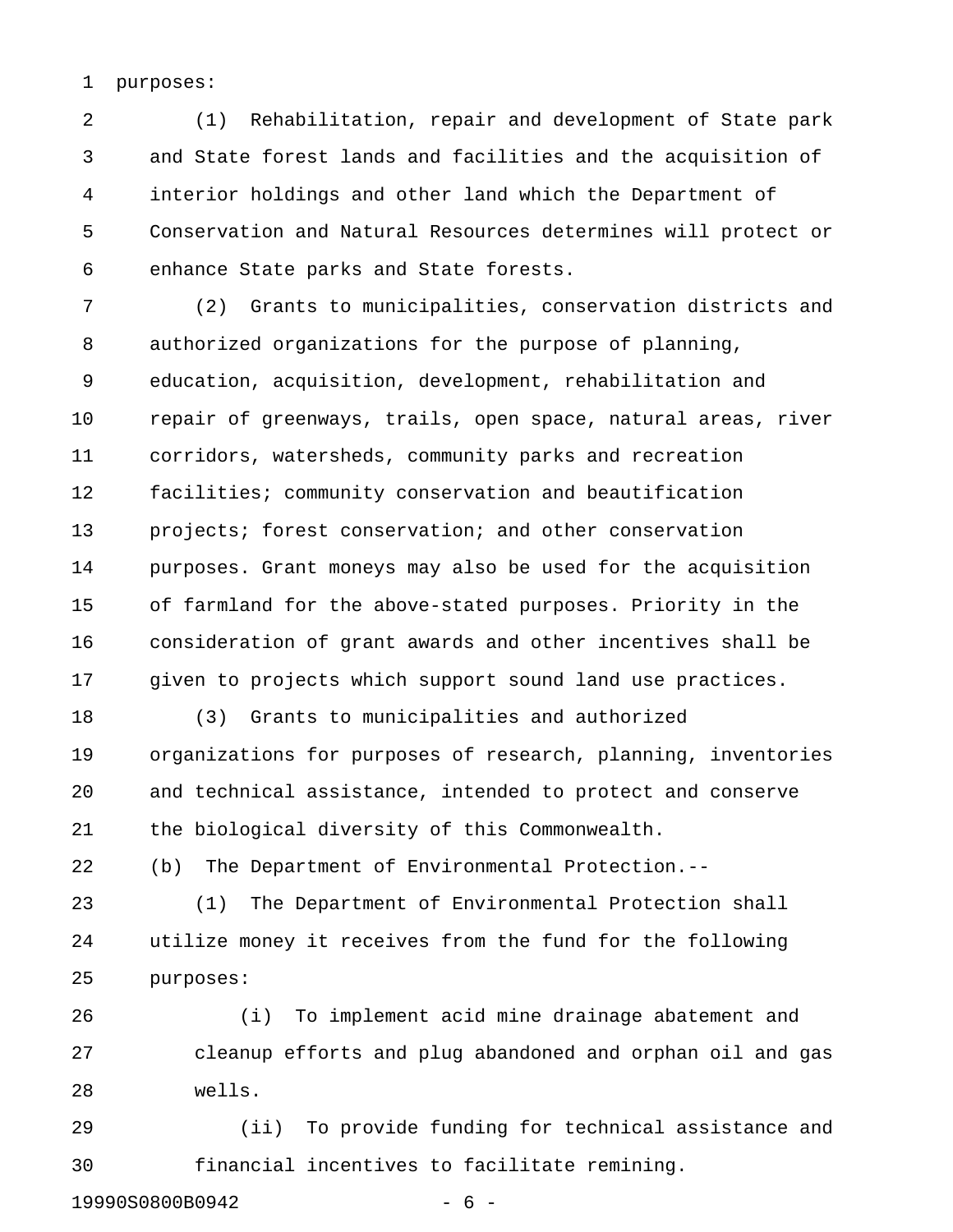1 (iii) To provide grants to municipalities, county 2 conservation districts, watershed organizations and other 3 authorized organizations for acid mine drainage 4 abatement, mine cleanup efforts and well plugging.

5 (iv) To provide grants and technical assistance to 6 municipalities, county conservation districts, watershed 7 organizations and other authorized organizations to plan 8 and implement local watershed-based conservation efforts, 9 giving priority and other incentives to projects that 10 support sound land use practices.

11 (v) To improve water-quality-impaired watersheds, 12 including those polluted by past mining activities, 13 agricultural and urban runoff, atmospheric deposition, 14 on-lot sewage systems, and earth moving and timber 15 harvesting activities. Priority and other incentives 16 shall be given to projects which support sound land use 17 practices.

18 (2) County conservation districts are authorized to 19 further distribute grants from the Department of 20 Environmental Protection to watershed organizations and other 21 authorized organizations to assist in the implementation of 22 this act.

23 (c) The authority.--The authority shall utilize its 24 allocation from the fund for the following purposes:

25 (1) To provide financial assistance, including, but not 26 limited to, grants, matching grants and low-interest loans 27 for nonpoint sources, with incentives to promote sound land 28 use practices.

29 (2) To provide financial assistance, including, but not 30 limited to, grants, matching grants and low-interest loans 19990S0800B0942 - 7 -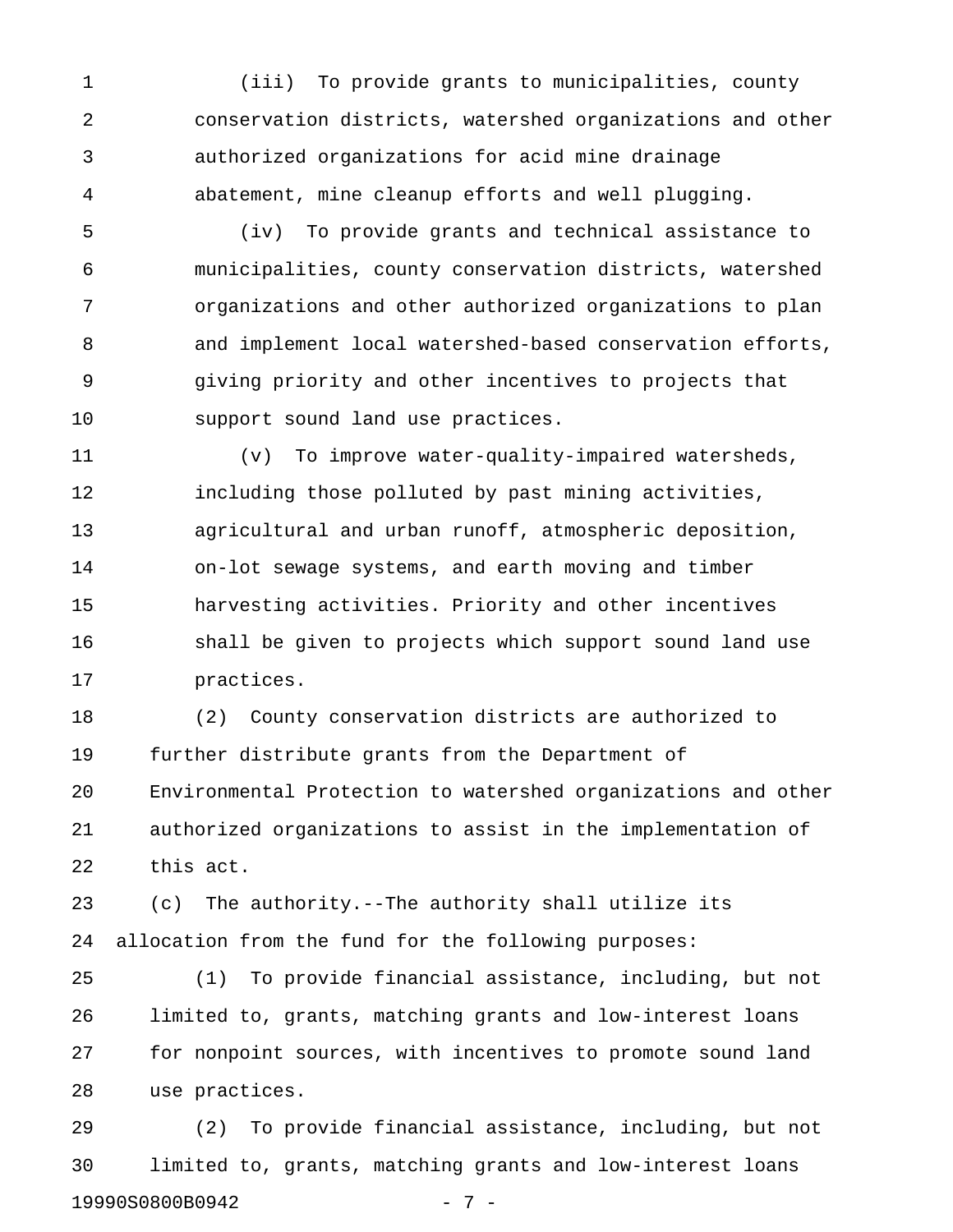1 for water, storm water and sewer infrastructure projects and 2 other incentives to promote sound land use practices for 3 water, sewer and storm water projects in economically 4 disadvantaged communities.

5 (d) Regulations.--The departments and the authority may 6 promulgate such regulations necessary to carry out the purposes 7 of this act.

8 Section 6. Property and equipment restrictions.

9 (a) Prohibiting.--Recipients of grants under this act may 10 not dispose of or convert property or equipment acquired with 11 grant funds for purposes other than the purposes approved in the 12 project applications without the prior written approval of the 13 agency which provided the grant.

14 (b) Remedy.--If disposition or conversion in violation of 15 subsection (a) occurs, the agency may:

16 (1) Require the recipient to refund all grants for the 17 particular project, including 10% annual interest, compounded 18 four times annually, from the date the original grant was 19 received until it is repaid.

20 (2) Require acquisition by the recipient of equivalent 21 replacement land, as determined by the agency.

22 (3) Take possession of the property or equipment funded 23 by the agency.

24 Section 7. Pollution prevention.

25 The sum of \$2,000,000 is hereby appropriated to the 26 Department of Environmental Protection from the Hazardous Sites 27 Cleanup Fund established for the purposes of expanding the Small 28 Business and Household Pollution Prevention Program to provide 29 on-site assessments and recommendations for pollution prevention 30 and energy efficiency techniques for the fiscal year July 1, 19990S0800B0942 - 8 -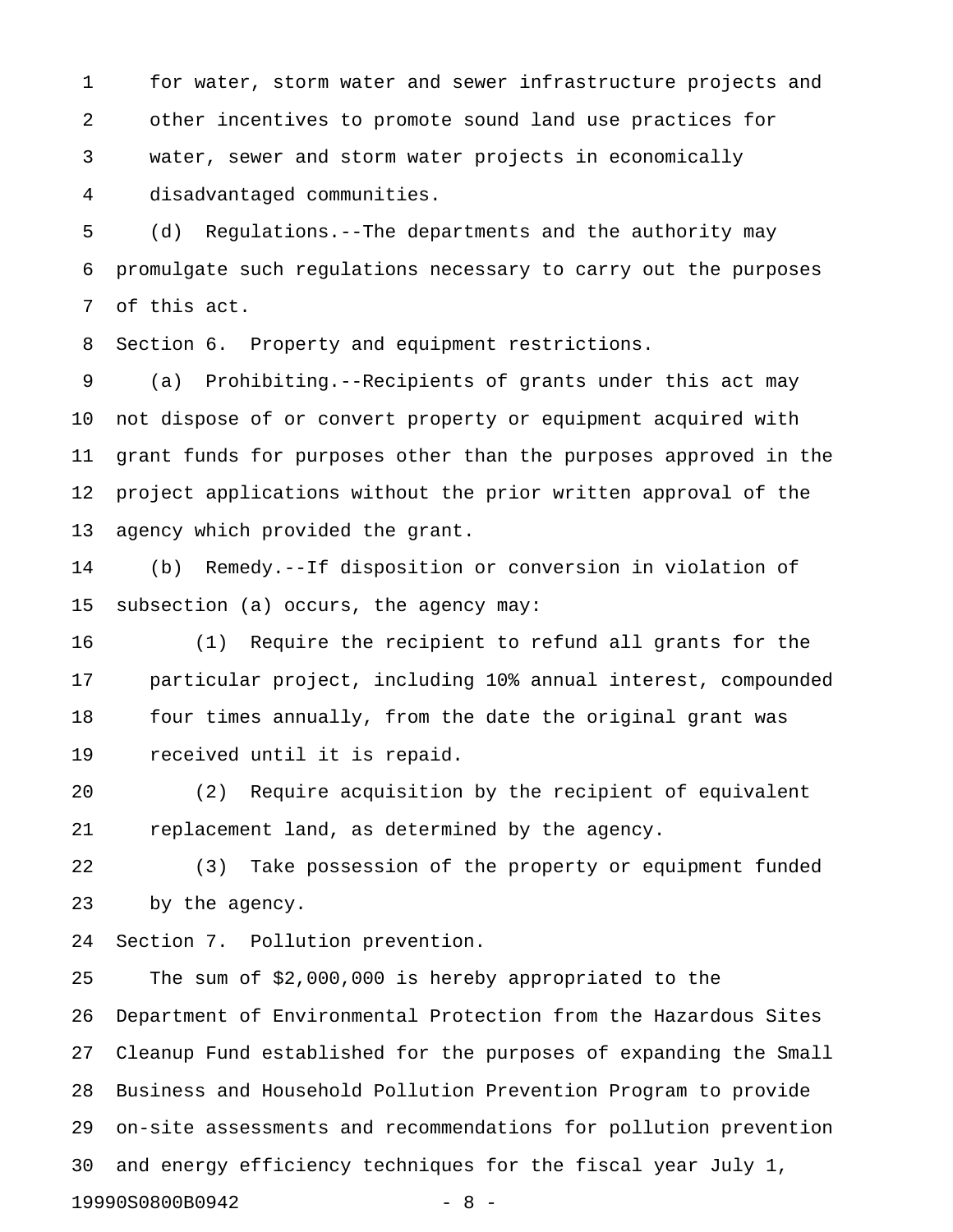1 1999, through June 30, 2000. The General Assembly may 2 appropriate up to \$2,000,000 in additional funds from the 3 Hazardous Sites Cleanup Fund for this purpose in fiscal year 4 2000-2001.

5 Section 8. Federal programs.

6 Agencies may utilize available Federal funds to augment funds 7 available under this act.

8 Section 9. Wild Resource Conservation Fund; duties of 9 Department of Conservation and Natural Resources. 10 (a) Appropriation.--The moneys contained in the Wild 11 Resource Conservation Fund are hereby appropriated, upon 12 approval of the Governor, to the Department of Conservation and 13 Natural Resources for the purposes of carrying out the 14 provisions of subsection  $(b)$ , section  $5(a)(3)$  and the act of 15 June 23, 1982 (P.L.597, No.170), known as the Wild Resource 16 Conservation Act.

17 (b) Projects and programs.--The Wild Resource Conservation 18 Board, after reviewing the recommendations of interested persons 19 and consulting with the professional staffs of the agencies 20 represented on the board, may approve projects or programs 21 deemed necessary to preserve and enhance wild resources, for 22 which the Department of Conservation and Natural Resources may 23 allocate moneys from the Wild Resource Conservation Fund.

24 (c) Sale of stamps and decals.--The Department of 25 Conservation and Natural Resources shall have the right to issue 26 for sale to the public stamps, decals or other items of personal 27 property intended to signify the interest of the purchaser in 28 contributing to programs established by the department under 29 this section, the net proceeds of which shall be deposited in 30 the Wild Resource Conservation Fund.

19990S0800B0942 - 9 -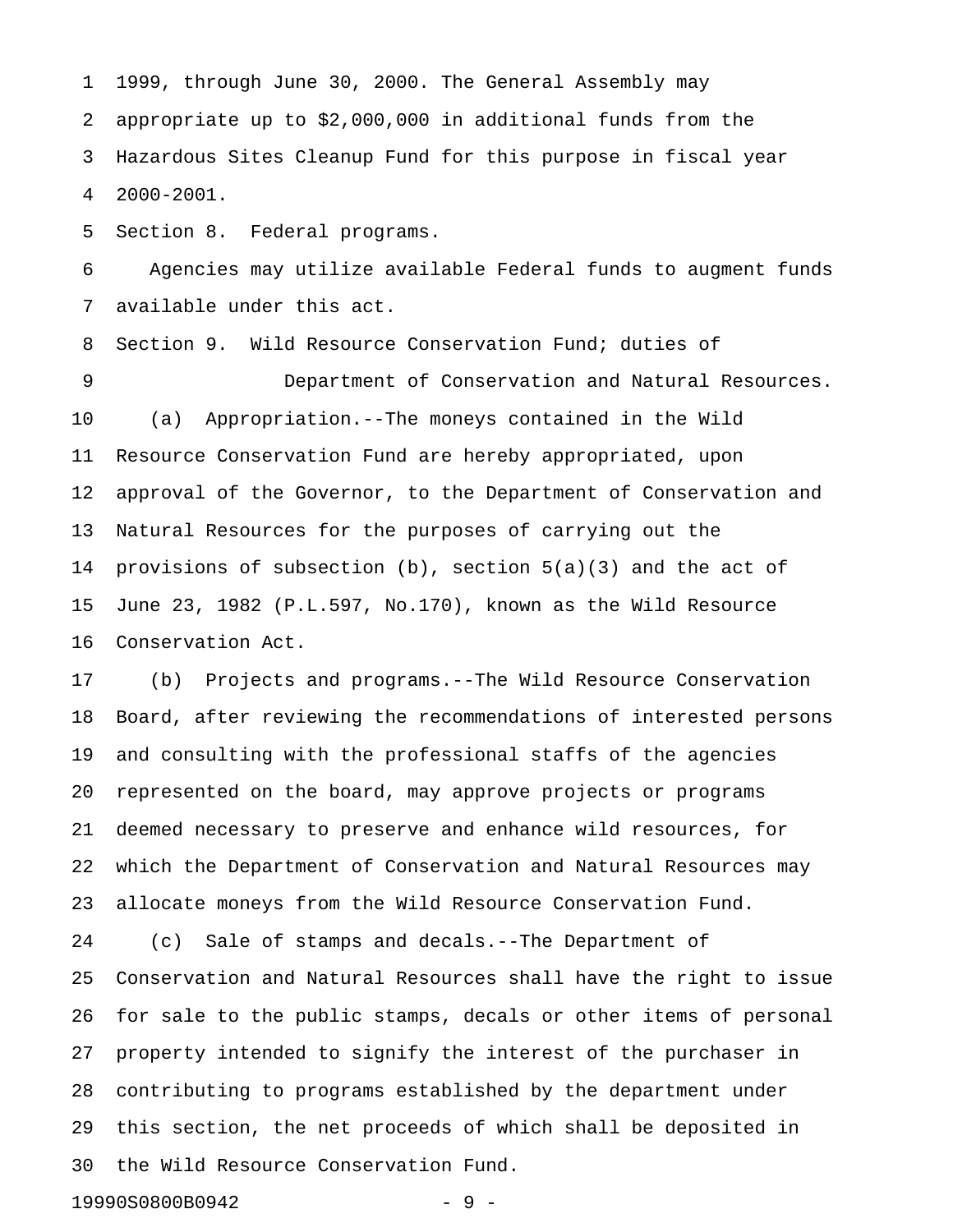1 (d) Activities of other agencies.--The authority granted 2 pursuant to subsection (c) shall not affect or interfere with 3 similar authority vested by law in any agency represented on the 4 board to sell items of personal property which promote the 5 independent programs of those respective agencies. Said agencies 6 shall likewise have the right to issue for sale items of 7 personal property intended to signify the interest of the 8 purchaser in contributing to programs established by the 9 department, the net proceeds of which shall be deposited in the 10 fund.

11 Section 10. Repeals.

12 (a) Municipal recycling grants.--Section 1937-A(b) of the 13 act of April 9, 1929 (P.L.177, No.175), known as The 14 Administrative Code of 1929, is repealed.

15 (b) Sewage construction payments to municipalities.--The act 16 of August 20, 1953 (P.L.1217, No.339), entitled "An act 17 providing for payments by the Commonwealth to municipalities 18 which have expended money to acquire and construct sewage 19 treatment plants in accordance with the Clean Streams Program 20 and the act, approved the twenty-second day of June, one 21 thousand nine hundred thirty-seven (Pamphlet Laws 1987), and 22 making an appropriation," is repealed.

23 (c) Site-specific postclosure fund.--Sections 1108(b) and 24 (c) of the act of July 28, 1988 (P.L.556, No.101), known as the 25 Municipal Waste Planning, Recycling and Waste Reduction Act, are 26 repealed. A county which established a landfill closure account 27 may spend the money in that account to develop, implement plans 28 that promote sound land use practices, fund county conservation 29 districts, protect farmland or to accomplish any other purpose 30 authorized by this act. An expenditure for farmland preservation 19990S0800B0942 - 10 -